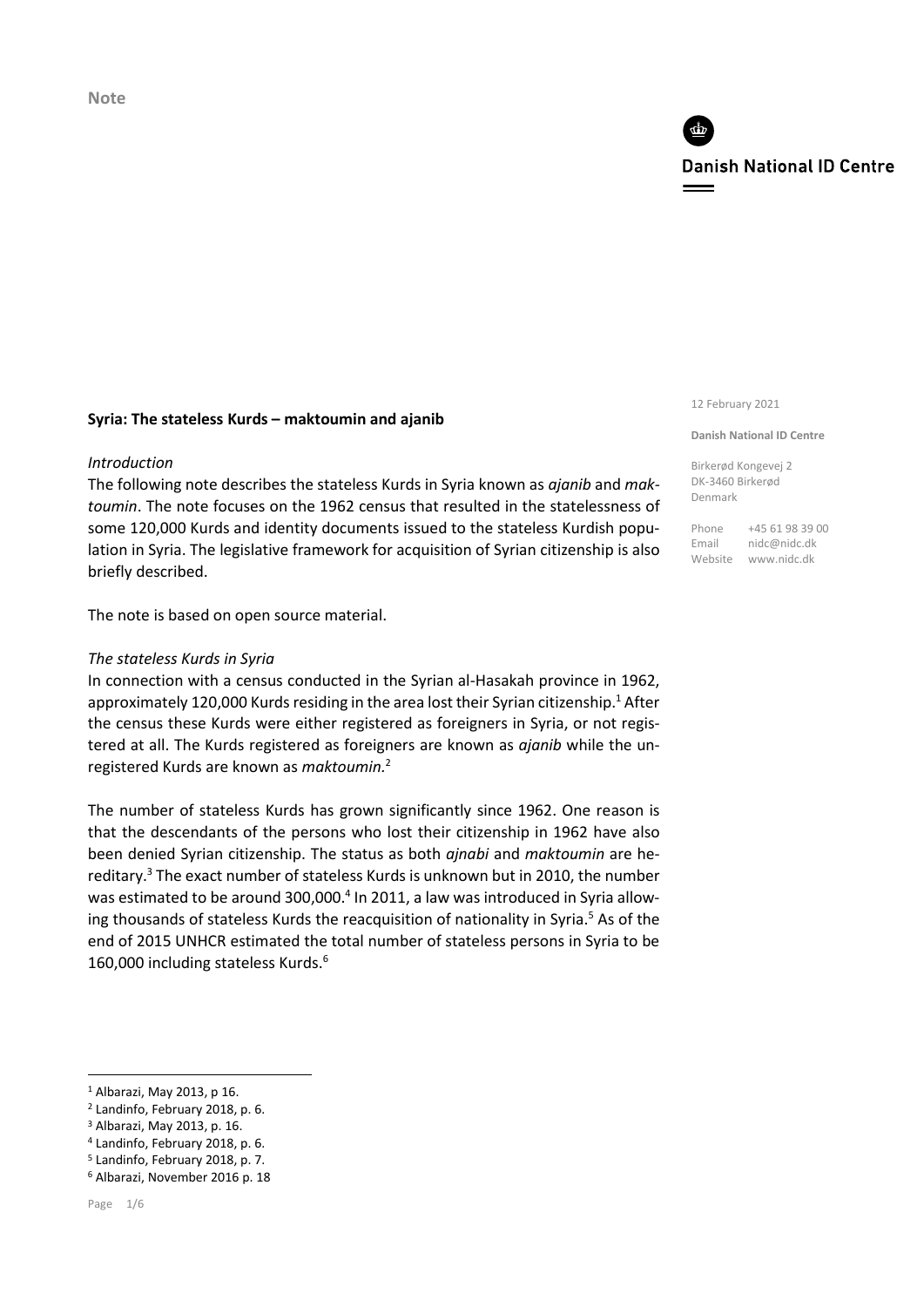### *Acquisition of Syrian citizenship*

The Syrian nationality law was enacted in 1969. The nationality law is predominantly based on paternal transition of citizenship, meaning that the Syrian citizenship is passed on to the children through the father. Children born to a father, who is a Syrian national, are thus to be considered Syrian nationals regardless of place of birth. Birth within Syria, or from a Syrian mother, does not automatically confer Syrian citizenship. Women holding a Syrian nationality can only transfer their Syrian nationality to their children in case the father is unknown and the child is born within Syrian territory.<sup>7</sup>

Syrian legislation provides for the possibility of Syrian citizenship acquisition, when a child of two stateless parents are born in Syria and when the child acquires no other nationality. However, this is not seen to be systematically implemented.<sup>8</sup>

It is possible to acquire a Syrian nationality through naturalisation for a person who has resided in Syria for more the ten years. Some other requirements have to be met such as knowledge of the Arabic language. It is also possible for a non-national woman to obtain Syrian citizenship through marriage with a Syrian man.<sup>9</sup>

#### *The 1962 census*

Following the decree no. 93, a census was carried out within a single day in the Syrian al-Hasakah province, a province predominantly inhabited by Kurds.<sup>10</sup> The Syrian authorities conducted the census with reference to immigration from the neighbouring countries Iraq and Turkey. According to the Syrian authorities, the census should help identify the groups of immigrants the authorities believed were infiltrating the area. *11*

On the day of the census, residents in al-Hasakah province were requested to present a list of documents in order to be registered as Syrian nationals. This included extracts from the civil register and proof of residence in Syria in  $1945$ .<sup>12</sup> Residents not present on the day of the census were asked to present their documents within a timeframe of 15 days.<sup>13</sup>

The Kurds who were not registered, hence not granted Syrian citizenship, were given the possibility to appeal within a timeframe of three months.<sup>14</sup>

Certain aspects of the census have since been problematised, for instance, the requirement to fill out a form, as many of the residents were illiterate and thus not able to fill out personal information in a form. <sup>15</sup> Moreover, since the residents have

- <sup>10</sup> Albarazi, May 2013, p. 14
- <sup>11</sup> Albarazi, May 2013, p. 14

<sup>13</sup> Landinfo, February 2018, p. 6

**.** 

<sup>7</sup> Albarazi, November 2016 p. 17

<sup>8</sup> Albarazi, November 2016, p. 17

<sup>9</sup> Albarazi, November 2016, p. 17

<sup>12</sup> Albarazi, May 2013, p. 15

<sup>14</sup> Landinfo, February 2018, p. 6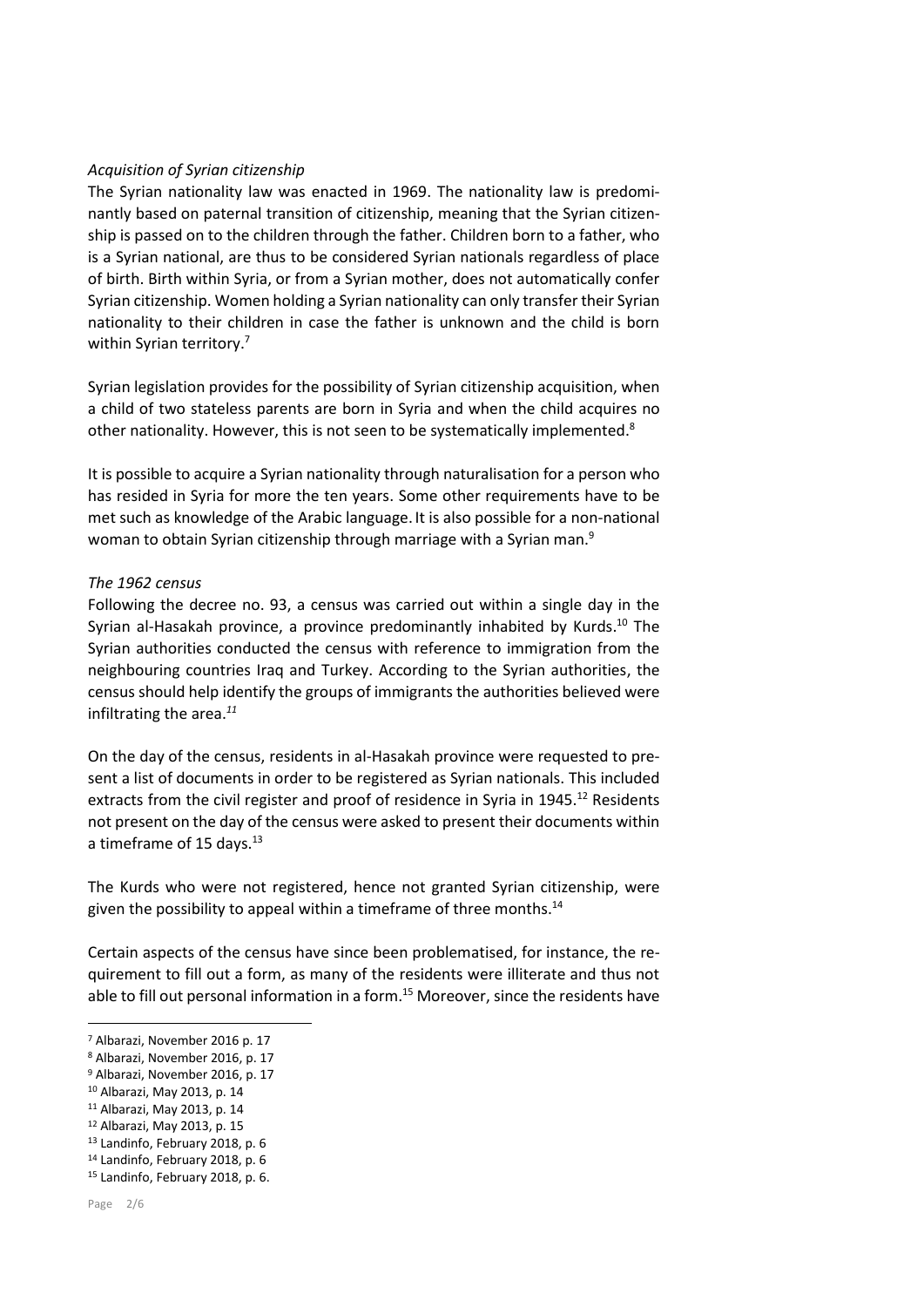very little engagement with authorities, it has been questioned if the majority of the Kurdish population understood the purpose or the importance of the census, how to ensure the required documentation or how to lodge an appeal.<sup>16</sup>

#### *Result of the 1962 census*

The 1962 census split the Kurdish population in al-Hasakah in three different categories. Which category an individual would belong to depended on the type of documentation the person presented in relation with the census.<sup>17</sup>

The first group were the residents, who were able to present the necessary and required documentation and successfully proved their residence in Syria in 1945. They remained Syrian nationals.

# *Foreigner (ajanib)*

Residents, who failed to present the required documentation in order to keep their Syrian citizenship, were categorised as foreigners (*ajanib)*. This group was registered by the Syrian civil status department in a separate local register for foreigners in al-Hasakah province.<sup>18</sup> The registry was archived according to family numbers (*khana* or *qaid*), in the same way as Syrian nationals, where all members of a family bears the same family number. 19

There are no official numbers from the Syrian authorities since 1995 on how many Kurds that are registered as *ajanib* in al-Hasakah province, but the numbers have been estimated to be 154,000 persons in 2008. In 1995, the number was 67,000 according to the Syrian authorities.<sup>20</sup>

# *Unregistered residents (maktoumin)*

Residents who did not present any documents in relation to the census, or were otherwise left out of the census, are referred to as unregistered residents *(maktoumin)*. This group of people are not registered anywhere by Syrian authorities and are not Syrian nationals. Their residence in Syria is illegal.<sup>21</sup>

# *Documents issued to ajanib and maktumin*

After the census in 1962, the Kurds registered as foreigners could have an identity document issued by the Syrian authorities. The document stated that the person was not registered in any registry in the al-Hasakah province containing Syrian nationals.<sup>22</sup> At the beginning, the card gave the holder access to education and healthcare.<sup>23</sup>

**.** 

<sup>16</sup> Albarazi, May 2013, p. 15.

<sup>17</sup> Albarazi, May 2013, p. 16

<sup>18</sup> Landinfo, February 2018, p. 8

<sup>19</sup> Landinfo, February 2018, p. 8

<sup>20</sup> Landinfo, February 2018, p. 8

<sup>21</sup> Albarazi, May 2013, p. 16

<sup>22</sup> Landinfo, February 2018, p. 8

<sup>23</sup> Ministerie van Buitenlandse Zaken, December 2019, p. 17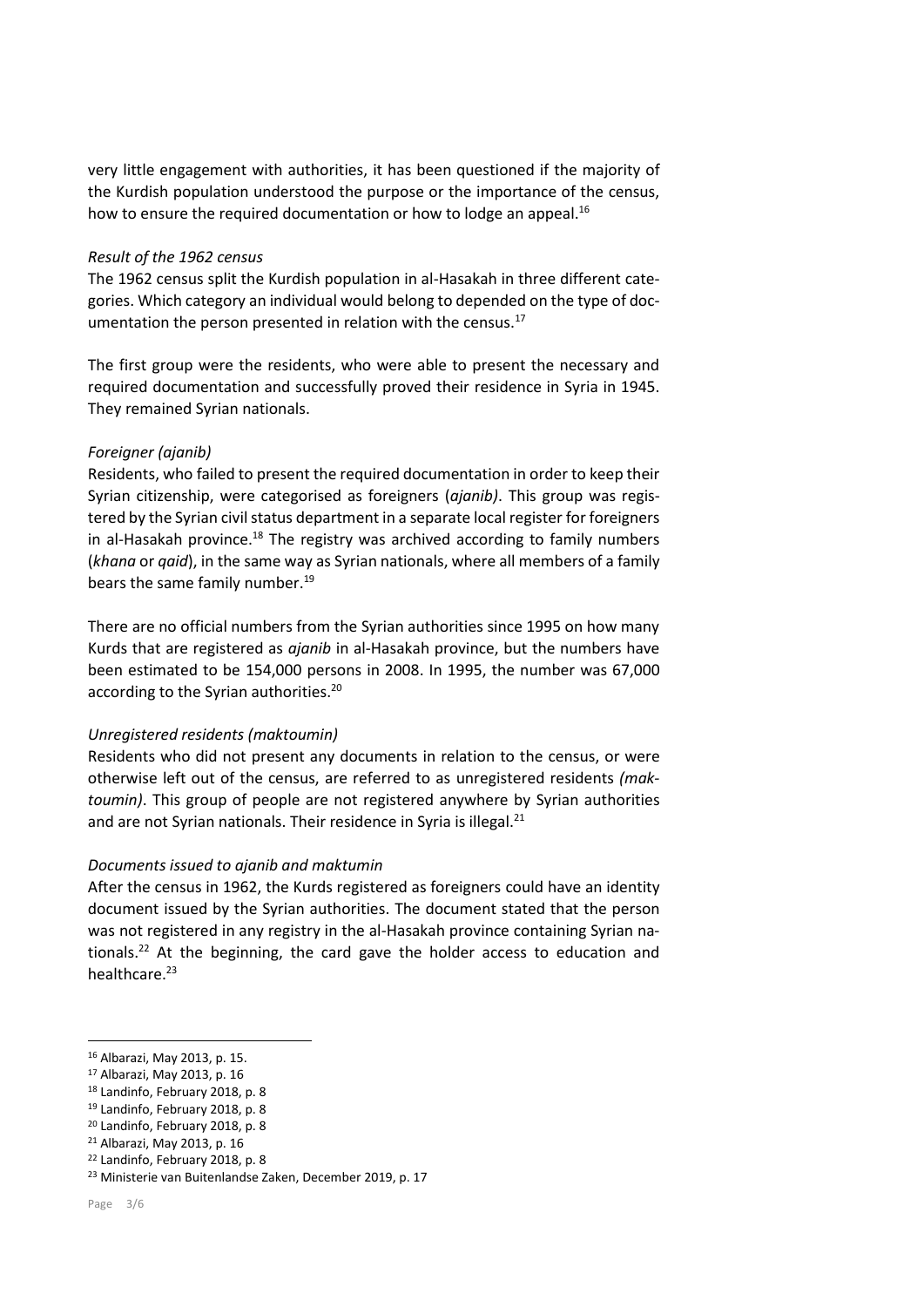In the 1980's the identity document issued to foreigners was replaces with a new red and orange coloured ID card. The ID card contains personal information and a picture of the document holder. A text next to the picture states that the document is not valid outside Syria and that the document is not a valid travel document. In some cases, the ID card bears a written text stating that the person is not registered in any registry in the al-Hasakah province containing Syrian nationals in accordance with the census in 1962, and that the person is registered as foreigner in Syria.<sup>24</sup>

The unregistered (*maktumin*) did not have any identity documents issued from the Syrian authorities. They could have a proof of identity (*shahadat taarif*) issued from their local community leaders (*mukhtar*). Issuance of this document required a previous approval from the Syrian police intelligence along with the presence of two witnesses.<sup>25</sup> The document did appear in various variants and contained a passport photo and personal information of the holder. The document did not contain any security features. No rights or status could be derived from the document. The document could, however, be used to register a child at school.<sup>26</sup> The Syrian authorities do not issue any official identity documents to *maktoumin*. 27

A decree issued on 15 October 1999 prohibited the *mukhtar* from issuing proof of identity documents to unregistered Kurds. However, some *mukhtars* kept issuing the proof of identity documents despite the ban.<sup>28</sup> According to sources known to the Dutch Ministry of Foreign Affairs, neither the ID card nor the identity confirmation can be obtained any longer.<sup>29</sup>

The possibility of having civil documents such as marriage and birth certificates issued depends on the individual's registration in the civil register. Whether the parents are registered as *ajanib* or *maktumin* also affects how the children are registered and subsequently which documents they can obtain.<sup>30</sup> Table 1 illustrates in which cases the authorities will register a marriage and issue documents and the status of the children.

| <b>Husband</b> | Wife     | <b>Registration of marriage</b> | <b>Status of the children</b> |
|----------------|----------|---------------------------------|-------------------------------|
| Citizen        | Citizen  | Yes                             | Citizens                      |
| Ainabi         | Ainabia  | Yes                             | Ajanib                        |
| Maktoum        | Maktouma | No                              | Maktoumin                     |
| Citizen        | Ainabia  | With special permission         | Citizens                      |
| Citizen        | Maktouma | With special permission         | Citizens                      |

<sup>24</sup> Landinfo, February 2018, p. 8

<sup>29</sup> Ministerie van Buitenlandse Zaken, December 2019, p. 18

 $\overline{a}$ 

<sup>25</sup> Landinfo, February 2018, p. 10

<sup>26</sup> Ministerie van Buitenlandse Zaken, December 2019, p. 18

<sup>27</sup> Landinfo, February 2018, p. 9-10

<sup>28</sup> Landinfo, February 2018, p. 10

<sup>30</sup> Landinfo, February 2018, p. 11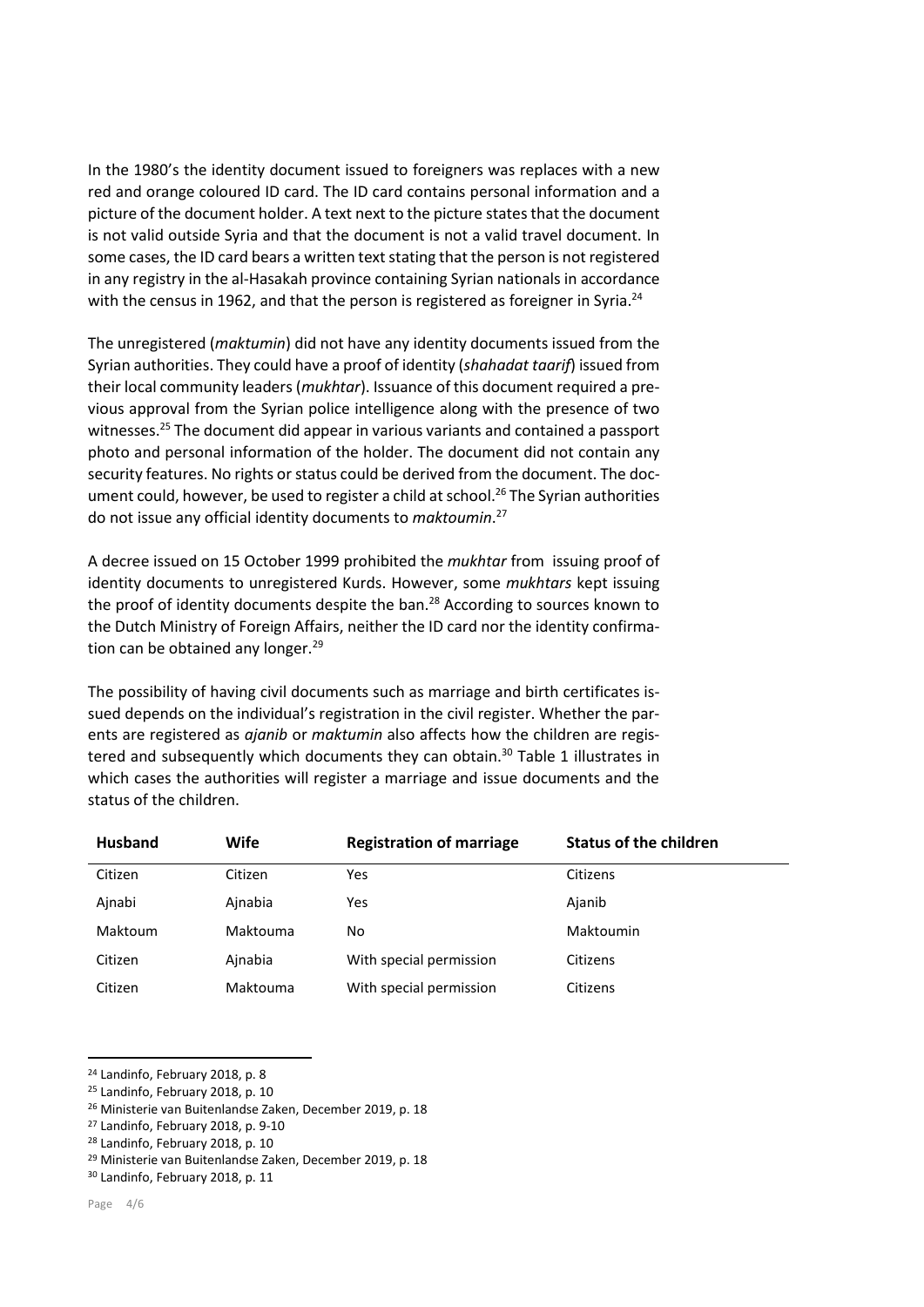| Ainabi  | Citizen  | wife keeps her original register<br>number and is still considered<br>single | With special permission, the Maktoumin. Ajanib if the marriage<br>is registered |
|---------|----------|------------------------------------------------------------------------------|---------------------------------------------------------------------------------|
| Ainabi  | Maktouma | No                                                                           | Maktoumin. Ajanib if entered in<br>father's family register                     |
| Maktoum | Citizen  | No.                                                                          | Maktoumin                                                                       |
| Maktoum | Ainabia  | No                                                                           | Maktoumin                                                                       |

**Table 1:** Marriage registration and status of the children. 31

#### *Reacquisition of citizenship, Decree no. 49 (2011)*

In March 2011, decree no. 49 was adopted, which would grant Syrian citizenship to registered *ajanib* in the al-Hasakah province.<sup>32</sup> Since then, thousands of stateless Kurds were allowed the reacquisition of nationality in Syria. Even though the civil war in Syria has made the process of applying for nationality difficult, some 105,000 stateless individuals had acquired nationality by 2015.<sup>33</sup>

It appears that there has been a real commitment from Syrian authorities to grant Syrian nationality to *ajanib* with reference to this decree. The Deputy Minister of Interior was quoted for saying that 9,381 *ajanib* from al-Hasakah had been granted citizenship by June 2011.<sup>34</sup> However, there are examples of people that have been denied reacquisition of nationality in Syria even though they have had the required document.<sup>35</sup>

Reacquisition of citizenship was only possible for the Kurds registered as foreigner (*ajanib*) in the 1962 census, and not for the group of unregistered Kurds (*maktumin*). Only few unregistered Kurds have been able to obtain Syrian citizenship. 36

**.** 

<sup>31</sup> Landinfo, February 2018, p. 11.

<sup>32</sup> Albarazi, May 2013, p. 18.

<sup>33</sup> Landinfo, February 2018, p. 12.

<sup>34</sup> Albarazi, May 2013, p. 18.

<sup>35</sup> Landinfo, February 2018, p. 7.